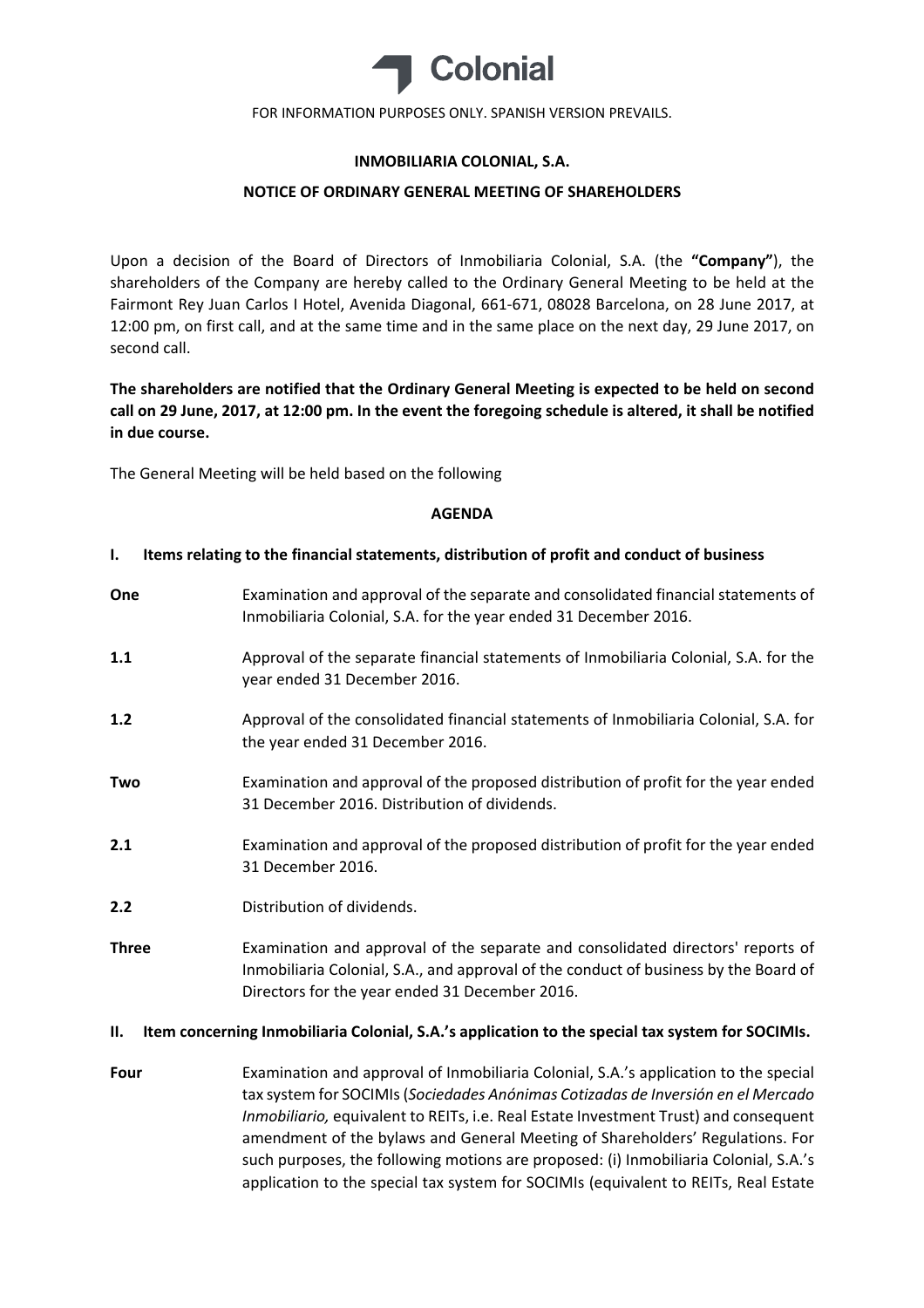

Investment Trusts); (ii) the amendment of Inmobiliaria Colonial, S.A.'s corporate name and transformation of book entries representing shares into registered book entries for the purposes of adaptation thereof to the provisions of Law 11/2009 of 26 October governing Real Estate Investment Trusts; (iii) the amendment of Articles 1 ("*Corporate name*"), 3 ("*Business purpose*"), 5 ("*Share capital*") and 37 ("*Reserves. Distribution of dividends*") of the bylaws of Inmobiliaria Colonial, S.A. for the purposes of adaptation thereof to the provisions of Law 11/2009 of 26 October governing Real Estate Investment Trusts; (iv) the addition of two new articles to the bylaws of Inmobiliaria Colonial, S.A. concerning ancillary provisions and special rules for the distribution of dividends; (v) the amendment of the General Meeting of Shareholders' Regulations of Inmobiliaria Colonial, S.A. for the purposes of adaptation thereof to the new corporate name; and (vi) the delegation of powers**.**

### **III. Items concerning authorisations to the Board of Directors**

- Five **Authorisation to the Board of Directors for the buyback of treasury shares.** Revocation of the authorisation granted under Resolution 8 of the Ordinary General Meeting of Shareholders held on 30 June 2014.
- **Six** Authorisation to the Board of Directors, in accordance with Article 297.1 b) of the Spanish Limited Liability Companies Law in order to increase share capital, within a maximum period of five years, through monetary contributions, up to half of the amount of the share capital, on one or several times, and at the time and for the amount it deems appropriate. Within such maximum amount, the Board of Directors is empowered to disapply pre‐emptive rights, such power being limited to a maximum overall nominal amount equal to 20% of the share capital. Revocation of the authorisation granted under Resolution 9 of the Company's General Meeting of Shareholders held on 28 June 2016.
- **Seven** Authorisation to shorten the period required to call extraordinary general meetings of Inmobiliaria Colonial, S.A. by virtue of article 515 of the Spanish Limited Liability Companies Law.

#### **IV. Items relating to the appointment and remuneration of Directors**

- **Eight** Establishing the number of members of the Board of Directors.
- **Nine** Extension of the share delivery plan approved by the shareholders at the General Meeting held on 21 January 2014.
- **Ten** Voting, for consultation purposes, on the Annual Remuneration Report of the Directors of Inmobiliaria Colonial, S.A. for 2016.

# **V. Information item**

**Eleven** Report to the General Meeting on the amendment of certain articles of the Regulations of the Board of Directors.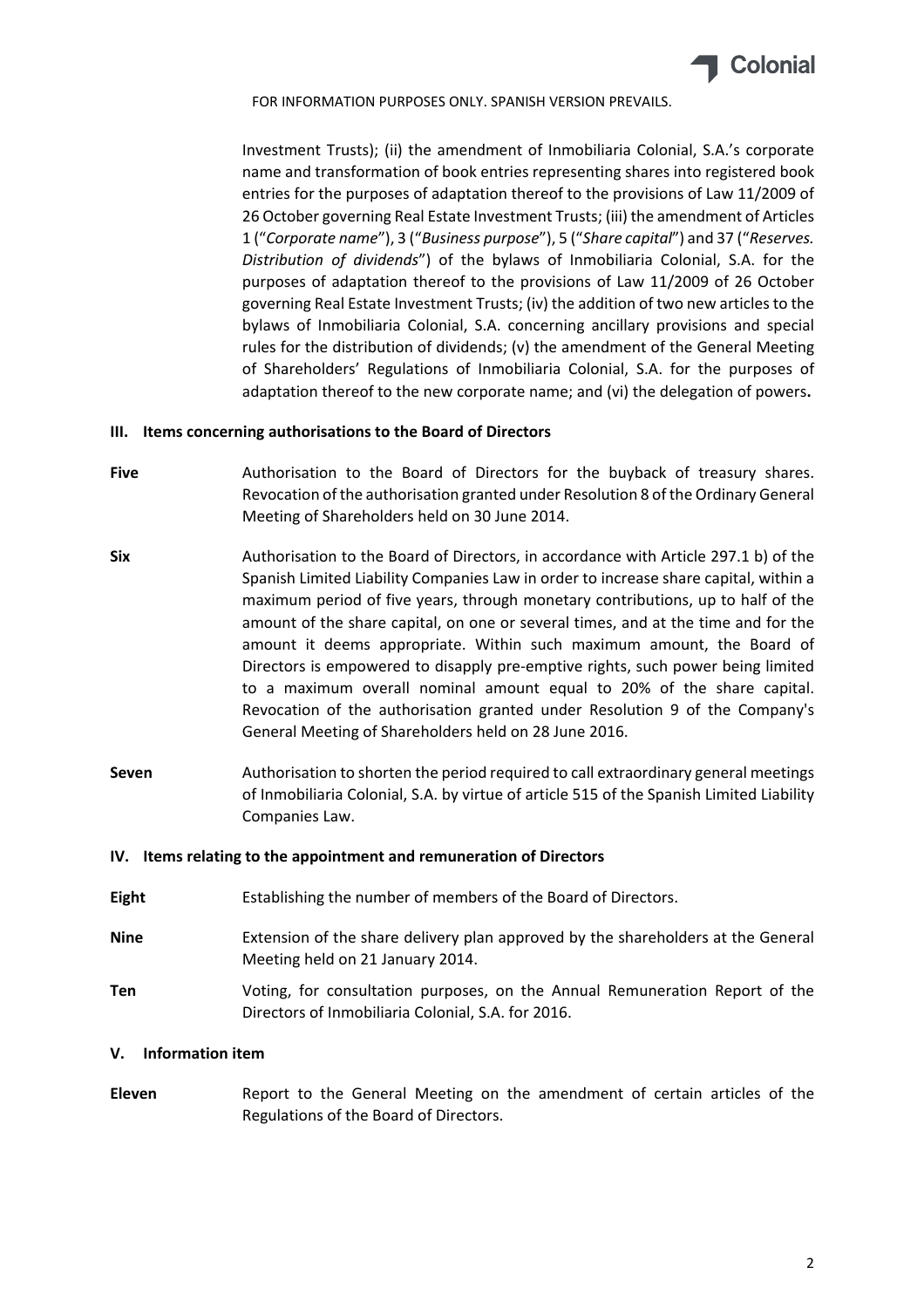

### **VI. Point relating to the delegation of powers**

**Twelve** Delegation of powers.

# **SUPPLEMENT TO THE CALL AND SUBMISSION OF FURTHER PROPOSED RESOLUTIONS**

Pursuant to the provisions of Article 16 of the bylaws and Article 519 of the consolidated Spanish Limited Liability Companies Law as approved by Legislative Royal Decree 1/2010 of July 2 (the **"Spanish Limited Liability Companies Law"**), any shareholders of the Company representing at least 3% of the share capital may request that a supplement to the call of the Ordinary General Meeting be published, to include one or more items on the agenda, provided that the new items are accompanied by reasoning or, where appropriate, a supporting proposed resolution. Such right shall be exercised by delivering a certified notice to the Company, which must be received at its registered office, located at Avda. Diagonal, No. 532, Barcelona, within a period of five days as from the date of publication of the call. The supplement to the call must be published at least 15 days prior to the date set to hold the General Meeting.

Likewise, shareholders representing at least 3% of the share capital may, within the same period described in the paragraph above, submit supporting proposals for resolutions on matters that have already been or should be included on the agenda for a General Meeting that has already been called. Upon receipt of such proposals, the Company shall ensure that the proposals and any accompanying documentation, if any, are disseminated to the other shareholders by publishing them at all times on the corporate website (www.inmocolonial.com).

# **ONLINE SHAREHOLDERS' FORUM**

Pursuant to Article 11 of the General Meeting of Shareholders' Regulations of the Company and Article 539.2 of the Spanish Limited Liability Companies Law, as from the publication of this call and until the end of the day prior to the date scheduled for the holding of the General Meeting of Shareholders, the corporate website (www.inmocolonial.com) will feature an Online Shareholders' Forum which will be accessible, with all due safeguards, by individual shareholders and any specific and voluntary associations duly incorporated and registered in the special Registry operated for such purpose by the Spanish National Securities Market Commission (CNMV). Any proposals that are intended for submission as a supplement to the agenda set forth in this call, requests for adherence to such proposals, initiatives to reach the percentage required to exercise a minority right as provided by law, and any offers and requests for voluntary representation may all be posted on the aforesaid Forum.

#### **RIGHT TO INFORMATION**

As from the date of publication of this call, shareholders of the Company may request, up to five (5) days prior to the General Meeting or verbally during the General Meeting, any information or clarifications as the shareholders may deem necessary regarding the items on the agenda, or submit any questions in writing as the shareholders may deem relevant. In addition, shareholders may also request the directors, in writing and within the aforesaid time period, or verbally during the General Meeting, to provide any clarifications as the shareholders may deem necessary regarding the information available to the public that the Company may have provided to the CNMV since the holding of the last General Meeting and regarding the auditor's report.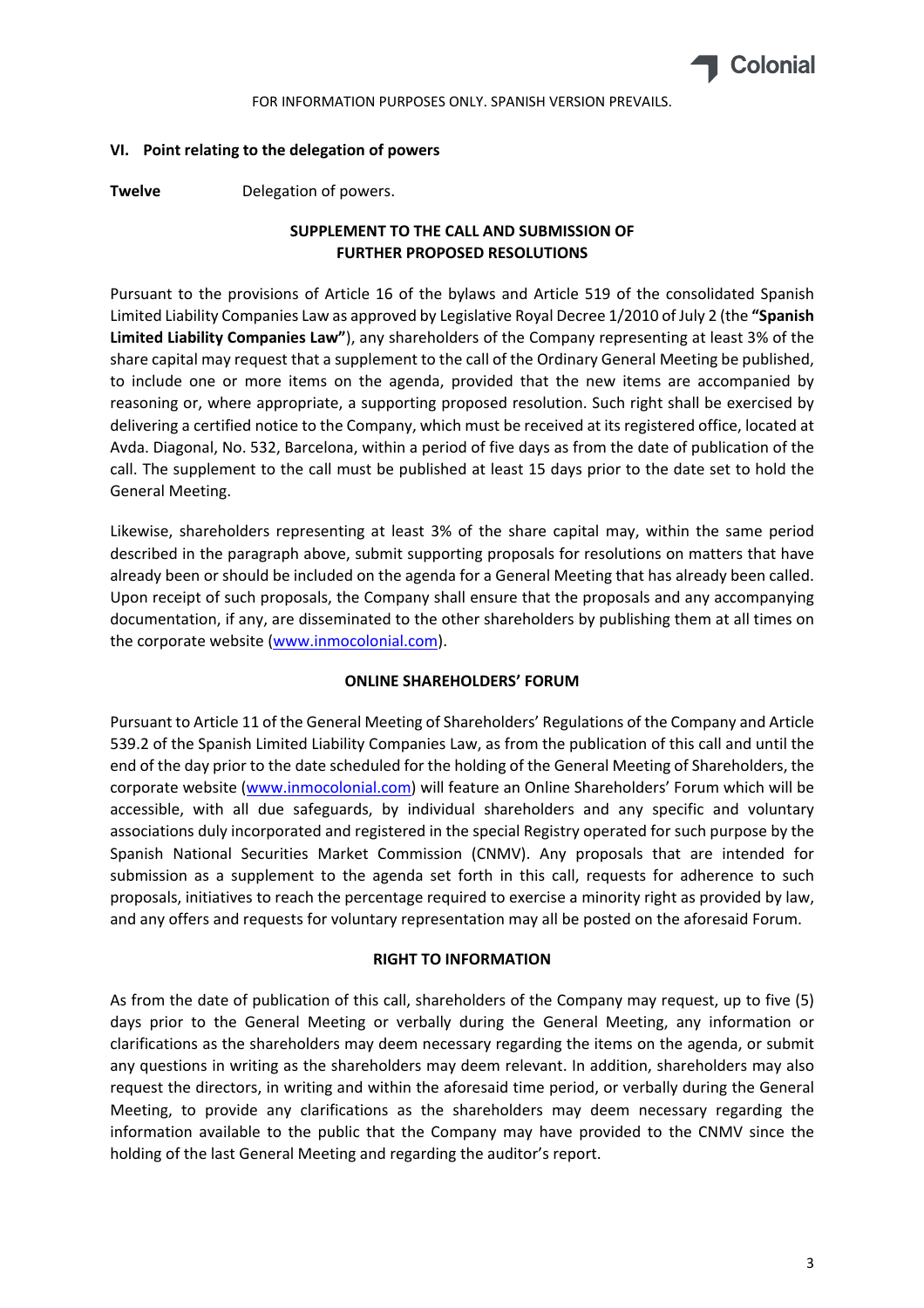

Pursuant to the provisions of Articles 197, 272, 286, 287, 518, 520 and related provisions of the Spanish Limited Liability Companies Law, the shareholders of the Company are entitled to examine and inspect at the registered office, located in Barcelona, Avda. Diagonal, No. 532, and on the corporate website (www.inmocolonial.com), and to request free of charge the delivery or dispatch of the following documents:

- The announcement of the call.
- The total number of shares and voting rights on the date of the call.
- The full texts of the proposed resolutions on all and any items on the Agenda and, where appropriate, the proposed resolutions submitted by shareholders.

Also, as regards the items on the Agenda relating to the financial statements, distribution of profit or loss and conduct of the business, the following documents are made available:

- The separate and consolidated financial statements (i.e., balance sheet, income statement, statement of changes in equity, statement of cash flows and explanatory notes) of Inmobiliaria Colonial, S.A. for 2016, together with the respective auditor's reports.
- Separate and consolidated directors' reports of Inmobiliaria Colonial, S.A. for 2016.
- Annual Corporate Governance Report of Inmobiliaria Colonial, S.A. for 2016.
- Report of the Audit and Control Committee of Inmobiliaria Colonial, S.A. on the independence of the external auditor.
- Report of the Audit and Control Committee of Inmobiliaria Colonial, S.A. on its operation.

As regards the item on the Agenda relating to the Company's application to the special tax system for SOCIMIs, the following documents are made available:

- Report by the Board of Directors of Inmobiliaria Colonial, S.A. concerning the proposals to amend the bylaws and the General Meeting Regulations as a result of the application of Inmobiliaria Colonial, S.A. to the special tax system for the SOCIMIs (Sociedades Anónimas Cotizadas de Inversión en el Mercado Inmobiliario, equivalent to REITs, i.e. Real Estate Investment Trusts).
- Revised text of the bylaws of Inmobiliaria Colonial, S.A.
- Revised text of the General Meeting of Shareholders' Regulations of Inmobiliaria Colonial, S.A.

As regards the items on the Agenda relating to the authorisations to the Board of Directors, the following documents are made available:

- Report of the Board of Directors of Inmobiliaria Colonial, S.A. in connection with the proposed resolution to delegate to the Board of Directors the authority to increase the share capital under Article 297.1.b) of the consolidated Spanish Limited Liability Companies Law.

As regards the items on the Agenda relating to the appointment and remuneration of Directors of Inmobiliaria Colonial, S.A., the following documents are made available:

- Annual Remuneration Report for Directors of Inmobiliaria Colonial, S.A. for 2016.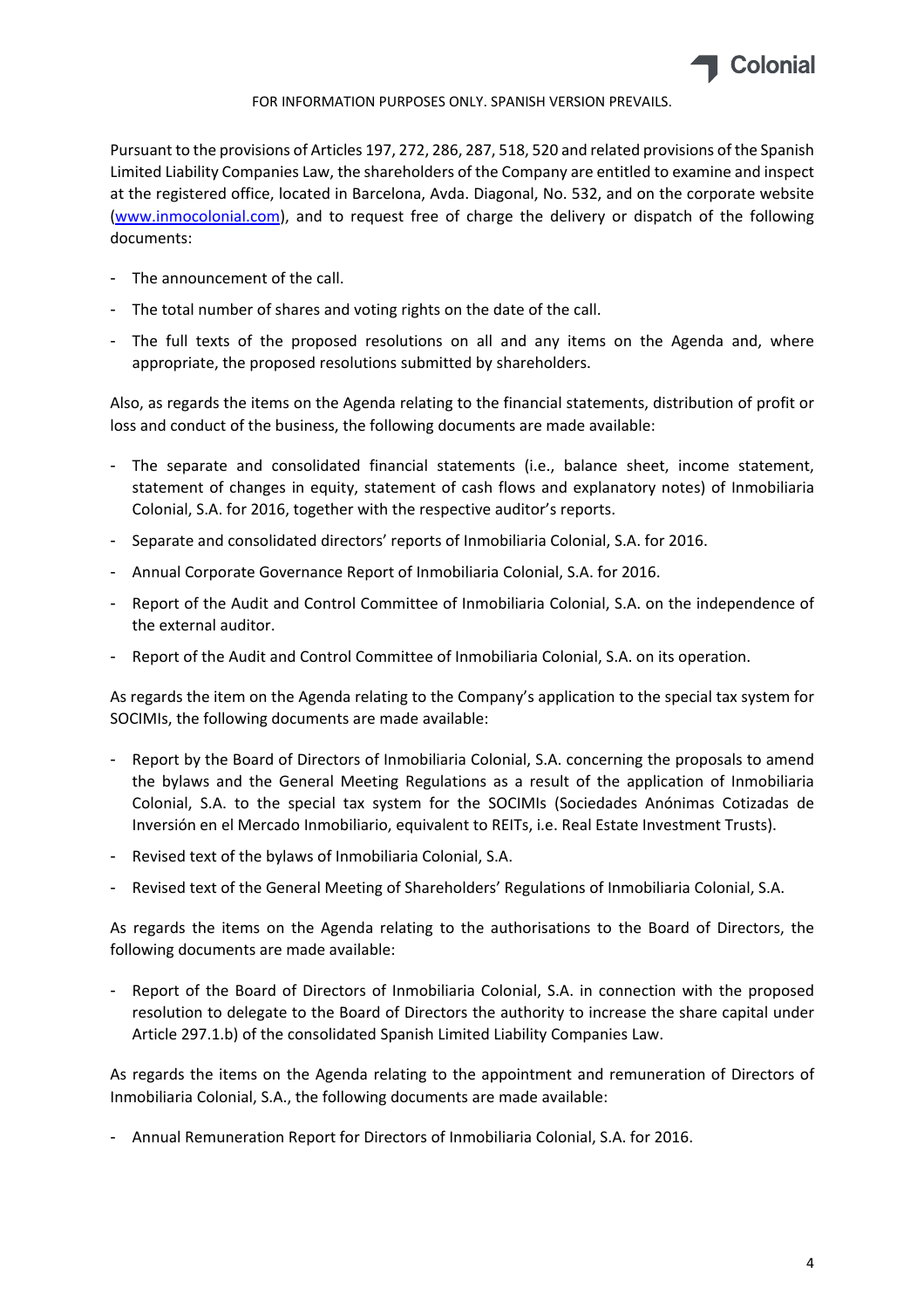

- Report of the Appointments and Remuneration Committee of Inmobiliaria Colonial, S.A. on its operations.

As regards the information item on the Agenda, the following documents are made available:

- Report by the Board of Directors of Inmobiliaria Colonial, S.A. in connection with the amendment of certain articles in the Regulations of the Board of Directors.

With regard to the share capital increase excluding pre-emptive rights carried out by the Board of Directors on May 2017 upon being authorized at the Annual General Meeting held on 28 June 2016, the following documents are made available:

- Report by the Board of Directors of Inmobiliaria Colonial, S.A. in connection with the capital increase against cash contributions, disapplication of pre‐emption rights and projection of an incomplete subscription, pursuant to the authorisation of the General Meeting of Shareholders held on 28 June 2016.
- Independent expert report issued by KPMG Auditores, S.L. in connection with the capital increase against cash contributions, disapplication of pre‐emption rights and projection of an incomplete subscription, under the authorization of the General Meeting of Shareholders held on 28 June 2016.

Also, generally:

- Information on the channels of communication between the Company and the shareholders.
- Model attendance, proxy and remote voting card
- Means and procedures for granting proxies for the General Meeting and for casting a remote vote.
- Operating rules for the Online Shareholders' Forum.

# **RIGHT OF ATTENDANCE**

Pursuant to the provisions of Article 19 of the bylaws and Article 12 of the Regulations of the General Meeting, shareholders may attend and vote at the General Meeting, in person or by proxy, where such shareholders by themselves or as a group, hold at least 500 shares, which must be entered in the shareholder register five (5) days before the date scheduled for the General Meeting. Such shareholders must furnish evidence of the foregoing by showing the relevant certificate of standing, or attendance, proxy and remote voting card issued by the Company or any agency responsible for keeping the shareholder register.

# **RIGHT OF REPRESENTATION**

Pursuant to the provisions of Article 20 of the bylaws and Article 13 of the General Meeting Regulations, any shareholder entitled to attend may be represented at the General Meeting by any person, even if he/she is not a shareholder. The proxy must be granted in writing or by means of remote communication, in the terms provided in the following section, and specifically for this Meeting, in accordance with the provisions of Article 184 of the Spanish Limited Liability Companies Law.

A proxy may represent more than one shareholder, without any restrictions on the number of shareholders he/she can represent. A proxy who represents several shareholders may cast both affirmative and negative votes in accordance with the instructions given by each shareholder.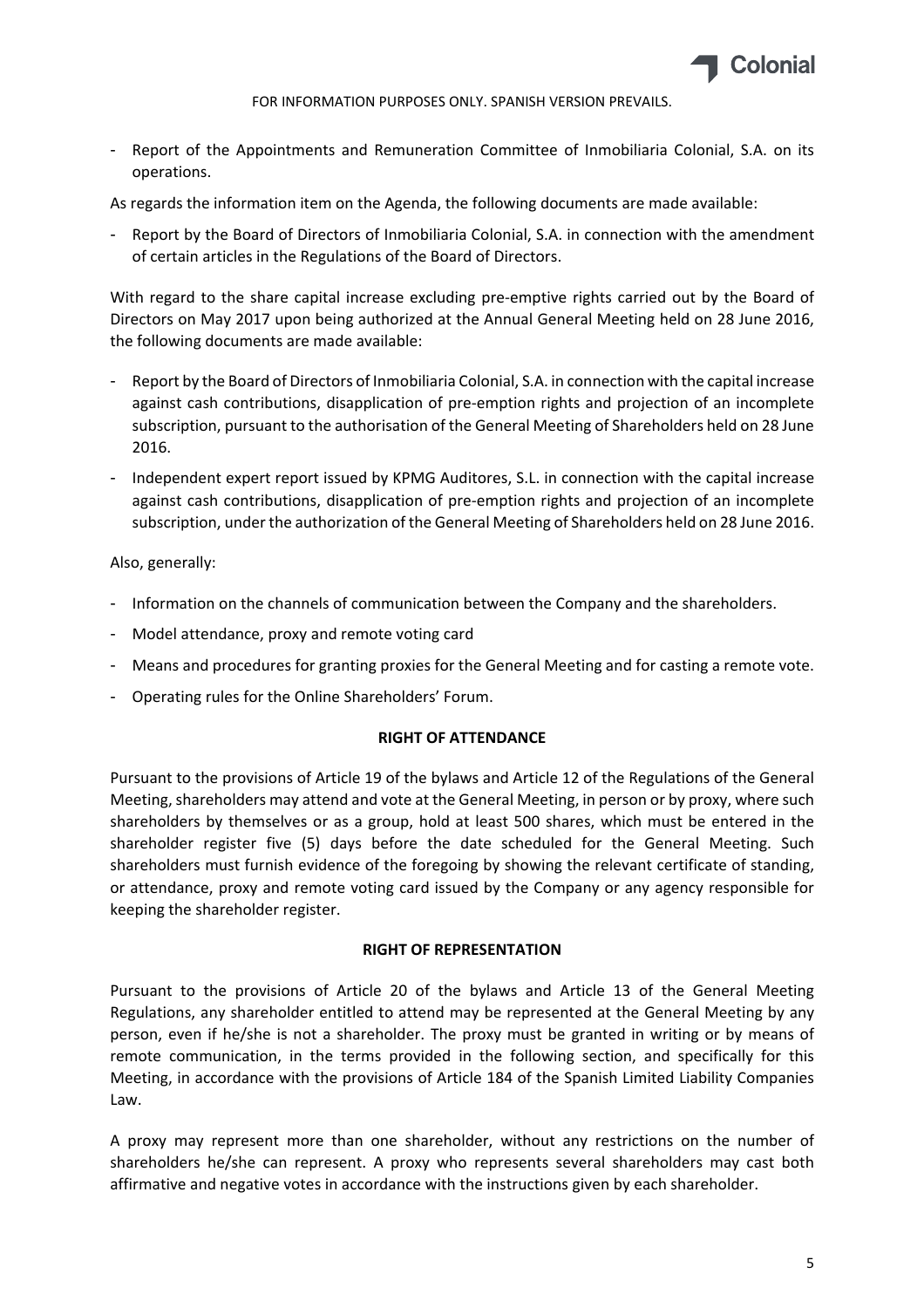

The right of representation shall be exercised in accordance with the provisions set forth in the applicable regulations and on the corporate website (www.inmocolonial.com). Representation may be revoked at any time. The attendance of the shareholder represented at the General Meeting, either in person or remotely, entails the revocation of any proxy, whatever the date thereof. The Chairman and the Secretary of the General Meeting shall have the broadest powers to recognise the validity of the proxy or any document evidencing such representation.

The exercise of the right of representation may be evidenced by the representative on the date scheduled to hold the General Meeting by showing the attendance, proxy and remote voting card, duly completed and signed.

Any proxies received with no indication of the specific person to whom the shareholder has granted his/her representation shall be deemed granted to the Chairman of the General Meeting or his/her substitute in case of conflict of interest.

In accordance with Articles 523 and 526 of the Spanish Limited Liability Companies Law, it is hereby notified that the following may be involved in a conflict of interest: (i) the Chairman of the Board of Directors, and any other member of the Board of Directors, regarding items 3, 9 and 10 of the Agenda; and (ii) the members of the Board of Directors, if any, falling in the situations envisaged in paragraphs b) and c) of Article 526.1 of the Spanish Limited Liability Companies Law that may arise beyond the Agenda. In connection with any of them, the proxy shall be deemed granted, if the principal has not given any specific voting instructions, to the Secretary of the General Meeting.

# **PROXY AND REMOTE VOTING**

Shareholders may provide the Company prior to the General Meeting with a notice of exercise of the right of representation, and cast their vote on the proposed resolutions relating to any items included on the Agenda, in writing, and likewise notify the Company prior to the General Meeting via the following means:

- a) By delivering in person the attendance, proxy and remote voting card received from the depositary institutions or, as appropriate, the card form included on the corporate website (www.inmocolonial.com), duly completed and signed in the "*Proxy"* section or, as appropriate, the *"Remote voting"* section, at the Company's registered office (Avda. Diagonal no. 532, 08006 Barcelona), from 9:00 a.m. to 2:00 p.m., for the attention of the Shareholder Relations Office ("*Oficina de Atención al Accionista*").
- b) Dispatch by post of the attendance, proxy and remote voting card received from the depositary institutions or, as appropriate, the card form included on the corporate website (www.inmocolonial.com), duly completed and signed in the *"Proxy"* section or, as appropriate, *"Remote voting"* section to the Company's registered office (Avda. Diagonal no. Diagonal No. 532, 08006 Barcelona), for the attention of the Shareholder Relations Office (*"Oficina de Atención al Accionista"*).
- c) By using the proxy or electronic voting platform expressly enabled on the corporate website (www.inmocolonial.com), in accordance with the procedure indicated therein.

Any representation or vote reported by any of the means set forth in paragraphs a), b) and c) above shall be received by the Company at least twenty-four (24) hours prior to the time and date set for the General Meeting on the first call, without prejudice to the authority of the Chairman to admit any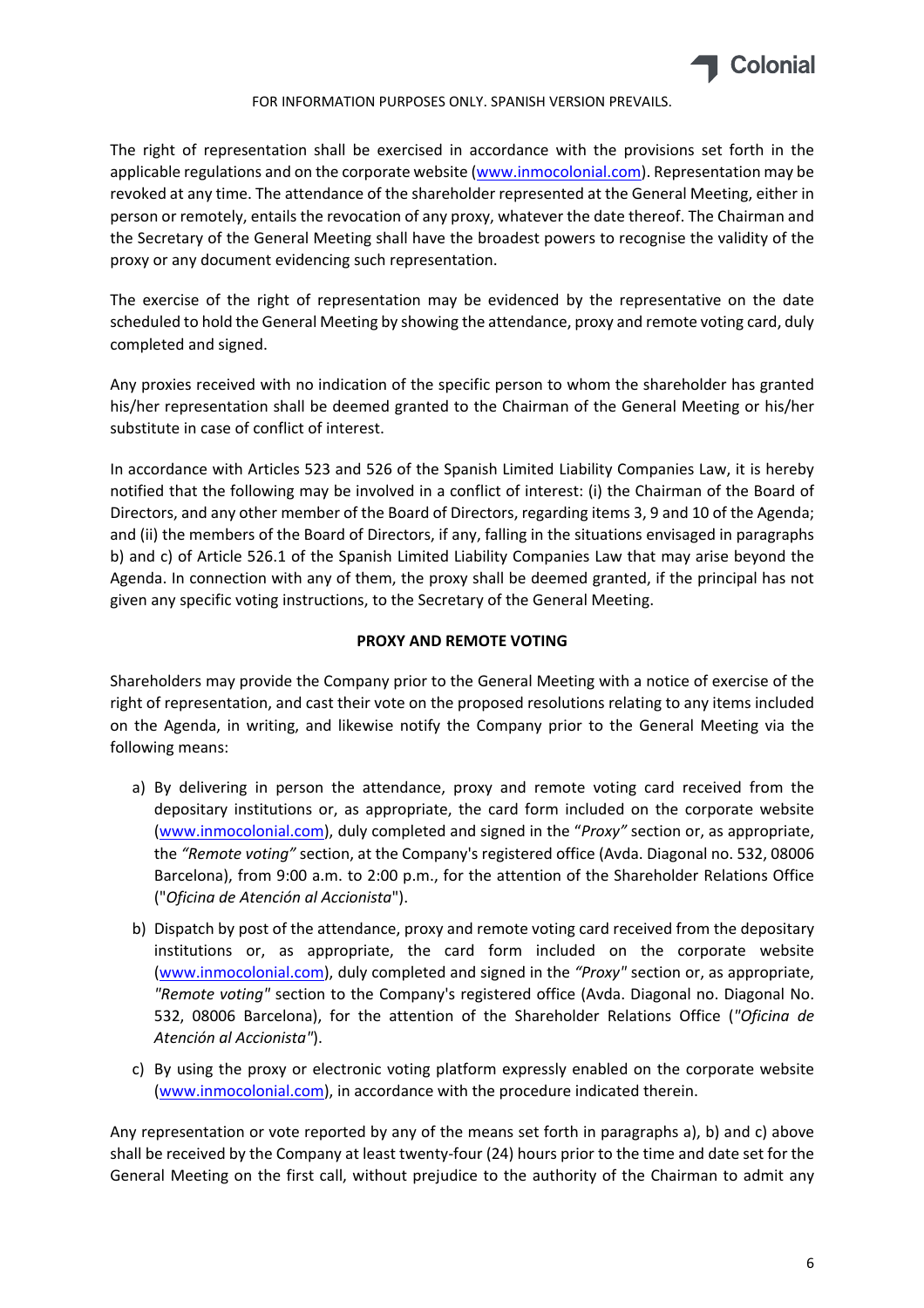

votes and proxies received thereafter. Otherwise, any votes shall be deemed as not cast or any proxies shall be deemed as not granted.

A remote vote will be void:

- a) If it is subsequently expressly revoked by the same means used to cast the vote and within the time limits established to do so.
- b) If the casting shareholder physically attends the meeting.

Shareholders who have cast their vote remotely shall be considered present for the purposes of constitution of the General Meeting.

# **PROTECTION OF PERSONAL DATA**

Under the applicable rules on protection of personal data ‐ mainly Law 15/1999, of 13 December, on the Protection of Personal Data, shareholders are hereby informed of the existence of a file or automated processing, including personal data provided by shareholders or banks, Brokers and Dealers at which the shareholders have deposited their shares, through the agency legally authorised to keep the shareholder register, i.e. Iberclear, in connection with the General Meeting, and any other data as may arise as a result thereof. The purpose of such file or automated processing is solely the management and administration of shareholders' data and, where appropriate, their proxies' data, in connection with the General Meeting of Shareholders of the Company.

Shareholders or their proxies may exercise, in accordance with the provisions of the Act, their rights of access, rectification, cancellation and opposition of the file data by sending the relevant notice (which must include the identification of the data subject by means of a copy of the national ID card) to the following address: Inmobiliaria Colonial, S.A., Avda. Diagonal no. 532, 08006 Barcelona.

The Company, in its capacity as data controller, has adopted all security measures required by law on its facilities, systems and files, and will safeguard the confidentiality of the relevant personal data, save where such data must be provided as required by Law or by a court and/or governmental order.

# **NOTARISATION OF THE MEETING'S MINUTES**

Minutes of the Ordinary General Meeting shall be issued by a notary public upon request of the Board of Directors, in accordance with the provisions of Article 203 of the Spanish Limited Liability Companies Law and Article 101 of the Mercantile Registry Regulations as approved by Royal Decree 1784/1996, of 19 July.

# **GENERAL INFORMATION**

For any clarification or additional information, shareholders may contact the Shareholder Relations Office ("*Oficina de Atención al Accionista*"), through the following means:

- Via mail to the registered address: Avda. Diagonal núm. 532, 08006 Barcelona.
- Telephone no. (+34) 934 047 910, on business days, from 09:00 a.m. to 14:00 p.m.
- Via e‐mail: accionistas@inmocolonial.com